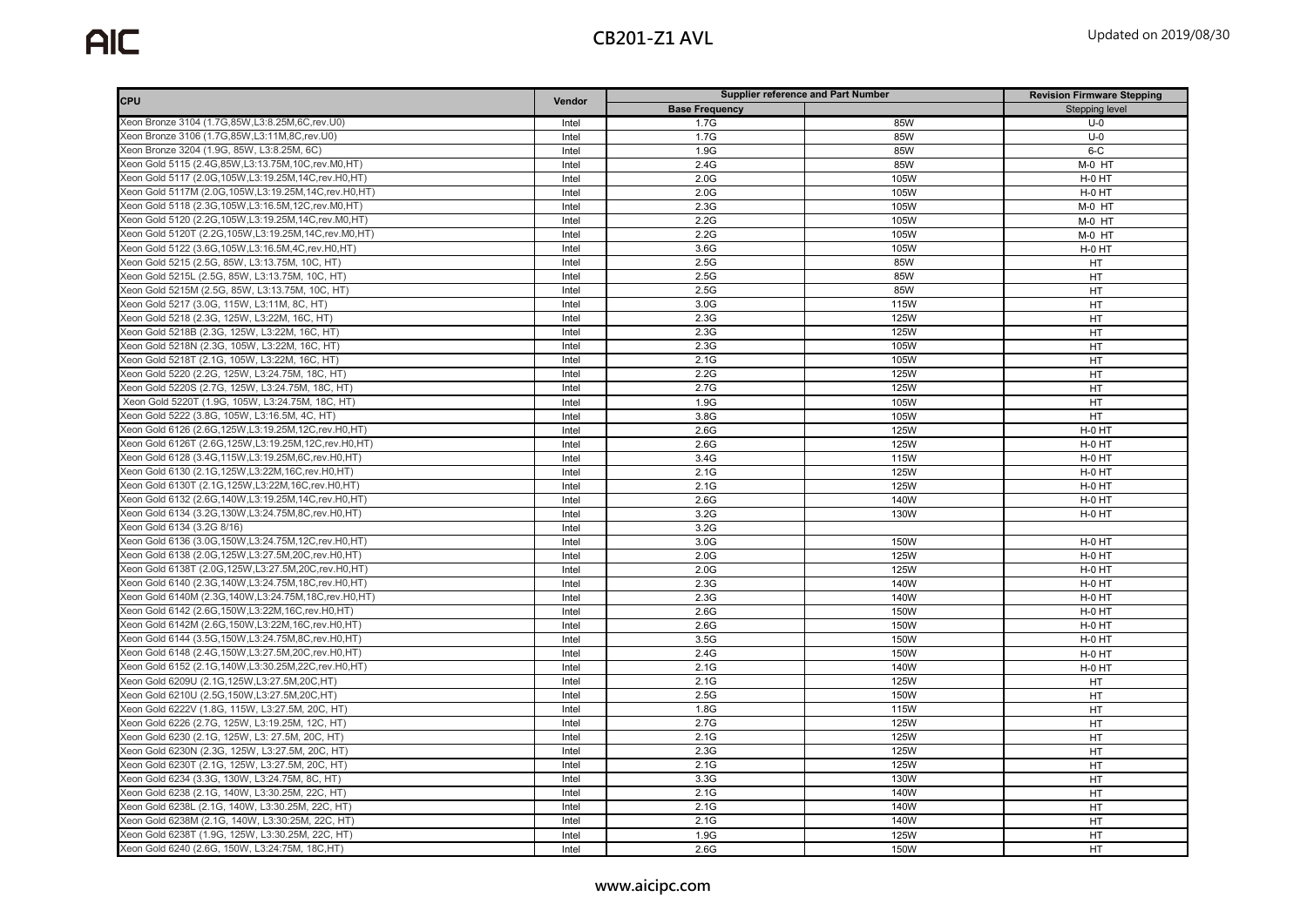| Xeon Gold 6240L (2.6G, 150W, L3:24.75M, 18C, HT)              | Intel | 2.6G | 150W        | <b>HT</b>       |
|---------------------------------------------------------------|-------|------|-------------|-----------------|
| Xeon Gold 6240M (2.6G, 150W, L3:24.75M, 18C, HT)              | Intel | 2.6G | 150W        | <b>HT</b>       |
| Xeon Gold 6240Y (2.6G, 150W, L3:24.75M, 18C, HT)              | Intel | 2.6G | 150W        | <b>HT</b>       |
| Xeon Gold 6242 (2.8G, 150W, L3:22M, 16C, HT)                  | Intel | 2.8G | 150W        | <b>HT</b>       |
| Xeon Gold 6244 (3.6G, 150W, L3:24.75M, 8C, HT)                | Intel | 3.6G | 150W        | HT              |
| Xeon Gold 6248 (2.5G, 150W, L3:27.5M, 20C, HT)                | Intel | 2.5G | 150W        | HT              |
| Xeon Gold 6252 (2.1G, 150W, L3:35.75M, 24C, HT)               | Intel | 2.1G | 150W        | HT              |
| Xeon Gold 6252N (2.3G, 150W, L3:35.75M, 24C, HT)              | Intel | 2.3G | <b>150W</b> | <b>HT</b>       |
| Xeon Gold 6262V (1.9G, 135W, L3:33M, 24C, HT)                 | Intel | 1.9G | 135W        | <b>HT</b>       |
| Xeon Platinum 8153 (2.0G, 125W, L3:22M, 16C, rev. H0, HT)     | Intel | 2.0G | <b>125W</b> | H-0 HT          |
| Xeon Platinum 8160 (2.1G, 150W, L3:33M, 24C, rev. H0, HT)     | Intel | 2.1G | 150W        | H-0 HT          |
| Xeon Platinum 8160T (2.1G, 150W, L3:35.75M, 26C, rev. H0, HT) | Intel | 2.1G | 150W        | H-0 HT          |
| Xeon Platinum 8164 (2.0G, 150W, L3:35.75M, 26C, rev. H0, HT)  | Intel | 2.0G | 150W        | H-0 HT          |
| Xeon Platinum 8253 (2.2G, 125W, L3:22M, 16C, HT)              | Intel | 2.2G | <b>125W</b> | <b>HT</b>       |
| Xeon Platinum 8256 (3.8G, 105W, L3:16.5M, 4C, HT)             | Intel | 3.8G | 105W        | HT              |
| Xeon Silver 4108 (1.8G, 85W, L3:11M, 8C, rev, U0, HT)         | Intel | 1.8G | 85W         | U-0 HT          |
| Xeon Silver 4109T (2.0G, 70W, L3:11M, 8C, rev. U0, HT)        | Intel | 2.0G | 70W         | U-0 HT          |
| Xeon Silver 4110 (2.1G, 85W, L3:11M, 8C, rev. U0, HT)         | Intel | 2.1G | 85W         | U-0 HT          |
| Xeon Silver 4112 (2.6G, 85W, L3:8.25M, 4C, rev. U0, HT)       | Intel | 2.6G | 85W         | U-0 HT          |
| Xeon Silver 4114 (2.2G, 85W, L3:13.75M, 10C, rev. U0, HT)     | Intel | 2.2G | 85W         | U-0 HT          |
| Xeon Silver 4114T (2.2G, 85W, L3:13.75M, 10C, rev. U0, HT)    | Intel | 2.2G | 85W         | U-0 HT          |
| Xeon Silver 4116 (2.1G, 85W, L3:16.5M, 12C, rev. M0, HT)      | Intel | 2.1G | 85W         | M-0 HT          |
| Xeon Silver 4208 (2.1G, 85W, L3:11MB, 8C, HT)                 | Intel | 2.1G | 85W         | HT              |
| Xeon Silver 4209T (2.2G, 70W, L3:11MB, 8C, HT)                | Intel | 2.2G | 70W         | <b>HT</b>       |
| Xeon Silver 4210 (2.2G, 85W, L3:13.75MB, 10C, HT)             | Intel | 2.2G | 85W         | <b>HT</b>       |
| Xeon Silver 4214 (2.2G, 85W, L3:16.5MB, 12C, HT)              | Intel | 2.2G | 85W         | HT              |
| Xeon Silver 4214Y (2.2G, 85W, L3:16.5MB, 12C, HT)             | Intel | 2.2G | 85W         | HT              |
| Xeon Silver 4215 (2.5G, 85W, L3:11MB, 8C, HT)                 | Intel | 2.5G | 85W         | HT              |
| Xeon Silver 4216 (2.1G, 100W, L3:22MB, 16C, HT)               | Intel | 2.1G | 100W        | $\overline{HT}$ |

| <b>Memory</b>                | Rank           | Vendor         | <b>Memory Chip</b>       | P/N                     | <b>Register Clock Driver</b> |
|------------------------------|----------------|----------------|--------------------------|-------------------------|------------------------------|
| 8GB DDR4-2666 ECC/REG        |                | Skhynix        | Skhynix H5AN8G8NAFR-VKC  | HMA81GR7AFR8N-VKT3      | Montage M88DDR4RCD02(A0)     |
| 8GB DDR4-2666 ECC/REG        |                | Micron         | Micron MT40A1G8WE-075E:D | MTA9ASF1G72PZ-2G6D1SG   | IDT 4RCD0229KB1ATG           |
| 8GB DDR4-2666 ECC/REG        |                | Micron         | Micron MT40A1G8WE-075E:D | MTA9ASF1G72PZ-2G6D1SK   | IDT 4RCD0229KB1ATG           |
| 16GB DDR4-2666 ECC/REG       | 2              | Skhynix        | Skhynix H5AN8G8NAFR-VKC  | HMA82GR7AFR8N-VKTF      | IDT 4RCD0229KB1ATG           |
| 32GB DDR4-2666 ECC/REG       | $\overline{2}$ | Skhynix        | Skhynix H5AN8G4NAFR-VKC  | HMA84GR7AFR4N-VKTF      | IDT 4RCD0229KB1ATG           |
| 32GB DDR4-2933 ECC/REG       | $\overline{2}$ | <b>SKhynix</b> | SKhynix H5AN8G4NCJR-WMC  | HMA84GR7CJR4N-WMT8      | Rambus iDDR4RCD2-GS03        |
| 8GB DDR4-2666 ECC/REG        |                | Micron         | Micron MT40A1G8WE-075E:D | MTA9ASF1G72PZ-2G6D1RG   | Inphi IDDR4RCD2-GS01         |
| 8GB DDR4-2666 ECC/REG        |                | Micron         | Micron MT40A1G8WE-075E:D | MTA9ASF1G72PZ-2G6D1QK   | Montage M88DDR4RCD02(A0)     |
| 8GB DDR4-2933 ECC/REG        |                | Micron         | Micron MT40A1G8SA-062E:E | MTA9ASF1G72PZ-2G9E1TK   | Montage M88DR4RCD02P         |
| 16GB DDR4-2666 ECC/REG       | $\overline{2}$ | Micron         | Micron MT40A1G8WE-075E:D | MTA18ASF2G72PDZ-2G6D1SK | IDT 4RCD0229KB1ATG           |
| 16GB DDR4-2666 ECC/REG       | 2              | Micron         | Micron MT40A1G8WE-075E:D | MTA18ASF2G72PDZ-2G6D1QG | Montage M88DDR4RCD02(A0)     |
| 32GB DDR4-2666 ECC/REG       | $\overline{2}$ | Micron         | Micron MT40A2G4WE-075E:D | MTA36ASF4G72PZ-2G6D1SI  | IDT 4RCD0229KB1ATG           |
| 32GB DDR4-2400 ECC/REG       | $\overline{2}$ | Micron         | Micron MT40A2G4WE-083E:B | MTA36ASF4G72PZ-2G3B1IG  | IDT 4RCD0124KC0ATG           |
| 32GB DDR4-2666 ECC/REG       | 2              | Micron         | Micron MT40A2G4WE-075E:D | MTA36ASF4G72PZ-2G6D1QG  | Montage M88DDR4RCD02(A0)     |
| 8GB DDR4-21300 (2666)EEG-ECC |                | Samsung        | Samsung Evo860 M.2 2280  | PNY RTX 2080 TI Blower  |                              |
| 16GB DDR4-2666 ECC/REG       |                | Samsung        | Samsung K4A8G045WC-BCTD  | M393A2K40CB2-CTD6Q      | Montage M88DDR4RCD02(A0)     |
| 16GB DDR4-2933 ECC/REG       | 2              | Samsung        | Samsung K4A8G085WC-BCVF  | M393A2K43CB2-CVFGQ      | Rambus iDDR4RCD2-GS03        |
| 32GB DDR4-2666 ECC/REG       | 2              | Samsung        | Samsung K4A8G045WB-BCTD  | M393A4K40BB2-CTD6Q      | Montage M88DDR4RCD02(A0)     |
| 32GB DDR4-2666 ECC/REG       | 2              | Samsung        | Samsung K4A8G045WC-BCTD  | M393A4K40CB2-CTD6Q      | Montage M88DDR4RCD02(A0)     |
| 32GB DDR4-2933 ECC/REG       | $\overline{2}$ | Samsung        | Samsung K4A8G045WC-BCVF  | M393A4K40CB2-CVFBQ      | IDT 4RCD0232KC1              |
| 64G BDDR4-2666 ECC/REG       | 2              | Samsung        | Samsung K4AAG045WB-2CWD  | M393A8K40B22-CWD7Q      | IDT 4RCD0229KB1ATG           |
| 8GB DDR4-2666 ECC/REG        |                | Kingston       | Skhynix H5AN8G8NAFR-VKC  | KSM26RS8/8HAI           | IDT 4RCD0229KB1ATG           |
| 16GB DDR4-2666 ECC/REG       |                | Kingston       | Skhynix H5AN8G4NAFR-VKC  | KSM26RS4/16HAI          | IDT 4RCD0229KB1ATG           |